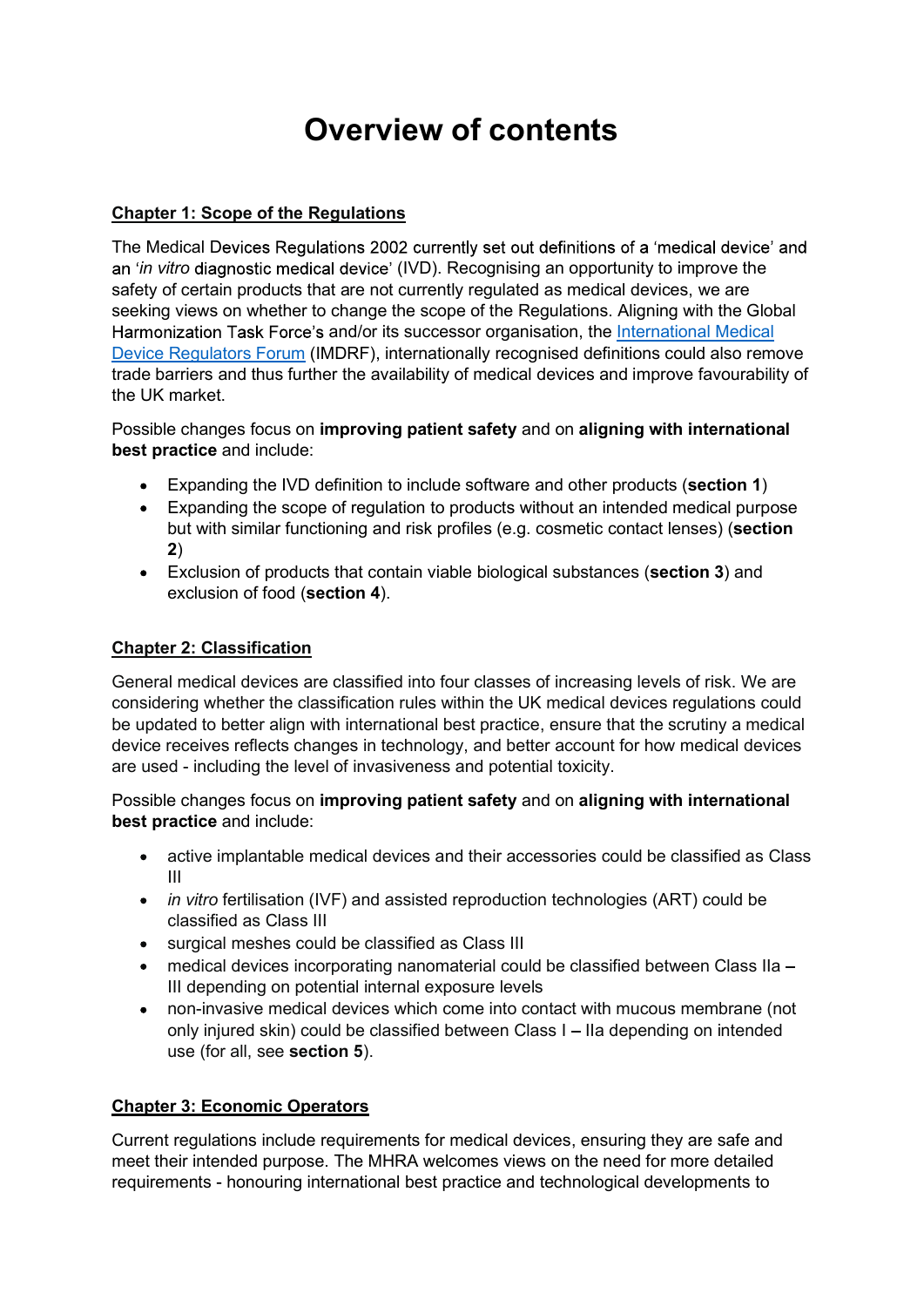make medical devices safer by strengthening the accountability of manufacturers, importers, and distributors.

Possible changes focus on improving patient safety and on aligning with international best practice and include:

- Clarifying requirements for devices using nanomaterials or to be safely interoperable, adjustable or disposable (section 6)
- Requiring manufacturers to hold liability insurance to ensure adequate compensation of those adversely impacted by a medical device (section 7)
- Introducing requirements for medical devices manufactured 'in house' by a health institution (section 8)
- Introducing requirements for persons selling medical devices at a distance via electronic means - e.g. via websites and app stores (section 9)
- Regulating the claims made about medical devices to ensure that any such claims accurately reflect their safety, performance and intended purpose (section 10)
- Specifying more detail of what should be included within a manufacturer's Quality Management System to ensure uniformity amongst all manufacturers (section 11)
- Introducing further requirements for UK Responsible Persons (section 12)
- Setting out requirements for medical device importers and distributors to improve device traceability and ensure the safe supply of medical devices (section 13)
- Introducing the need for appointing a Qualified Person responsible for supporting regulatory compliance (section 14)
- Clarifying the circumstances in which economic operators other than the manufacturer are required to take on the obligations of a manufacturer (section 15).

# Chapter 4: Registration and UDI

The MHRA's ambition is to be world leading and patient-driven in enhancing the transparency and safety of medical devices from development through to use and disposal. The Medicines and Medical Devices (MMD) Act 2021 has expanded powers to disclose information about medical devices for the purpose of warning the public about safety concerns. Introducing new registration and identification requirements could enable the MHRA to make use of those powers effectively and in a targeted manner - and we are seeking your views on this matter.

Possible changes focus on improving patient safety and on aligning with international best practice and include:

- Improving the traceability of medical devices within the supply chain in the event of an issue occurring with a particular model or device type (section 17)
- Possible changes to medical device nomenclature use by manufacturers (section 18)
- Introducing a system of Unique Device Identifiers (UDI) which the MHRA could use to trace devices and patients and professionals could use to report incidents (section 19)
- Bringing together all the information about medical devices on the market in a single database to enhance transparency and market surveillance (section 20)
- Expanding and publishing medical device registration information (section 21).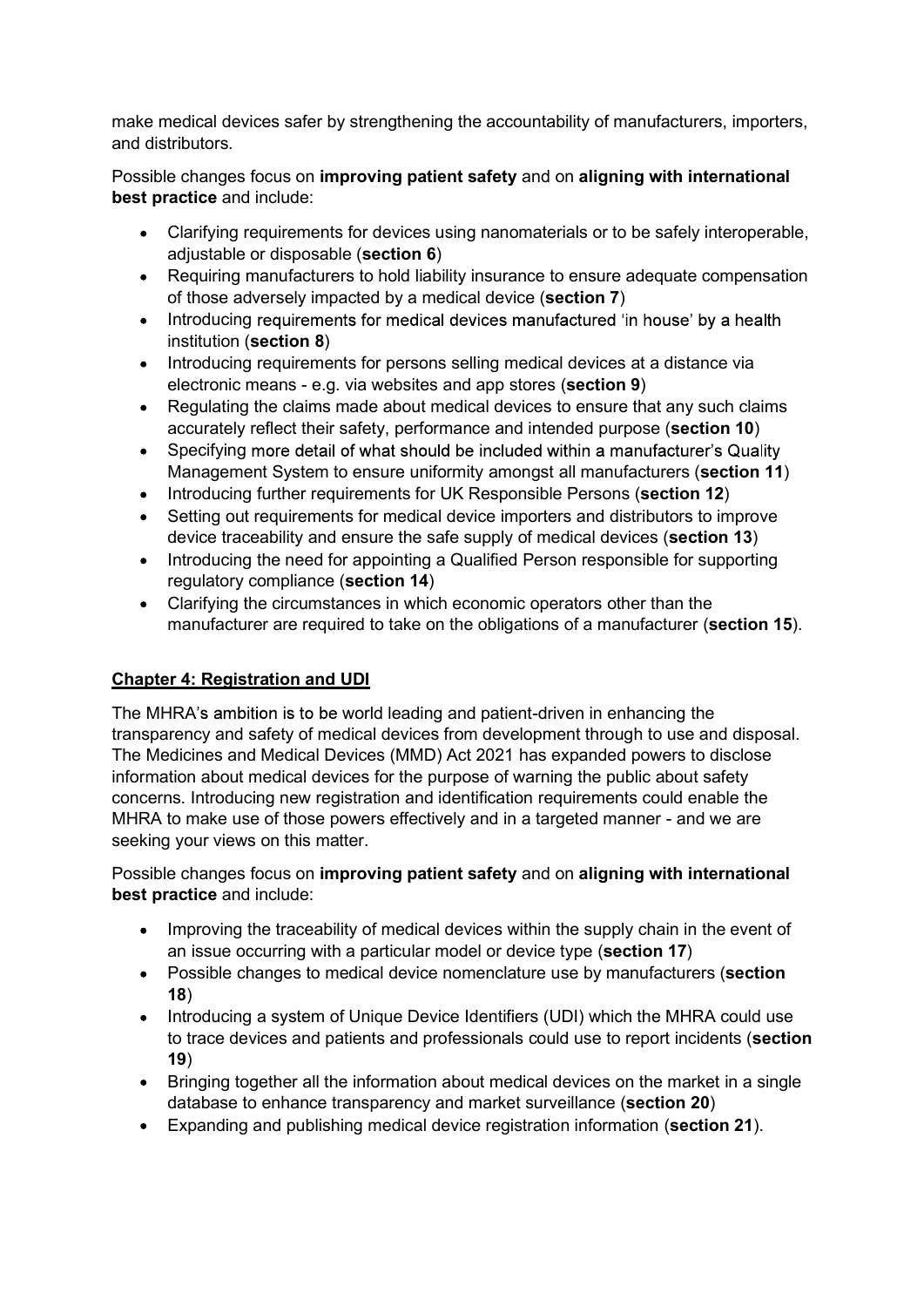## Chapter 5: Approved Bodies

An Approved Body is an organisation that has been designated by the MHRA to assess whether manufacturers and their medical devices meet regulatory requirements. The MHRA designates and monitors Approved Bodies on an ongoing basis as they need to have the facilities, resources and procedures to effectively assess medical devices and manufacturers. We are seeking views on how to improve the proper functioning of this vital part of the regulatory system.

Possible changes focus on **improving patient safety** and include:

- Setting out more detailed requirements for Approved Bodies to drive improvements in their operation (section 23)
- Increasing transparency of subsidiaries used by Approved Bodies (section 24)
- Placing additional requirements for the designation and monitoring of Approved Bodies to improve transparency of MHRA and Approved Body activity (section 25).

## Chapter 6: Conformity Assessment

The MHRA is interested in having greater transparency and consistency in conformity assessments (assessments of medical devices). We also want to ensure conformity assessments consistently, robustly, and effectively assess medical devices to assure their safety, quality and performance. This is especially important as we see increasingly complex software medical devices and more complex implantable medical devices reaching our market.

Possible changes focus on improving patient safety and include:

- Clarifying and strengthening conformity assessment procedures or removing rarely utilised routes (section 26)
- Applying additional scrutiny to the conformity assessment report for certain classes or types of medical devices (section 27)
- Specifying the minimum content of conformity assessment certificates and requiring Approved Bodies to submit details of any certificates issued, withdrawn, or suspended into the MHRA registration system (section 28)
- Setting out the minimum content that should be included in an agreement for any voluntary change of Approved Body (section 29)
- Expanding requirements for the content of the Declaration of Conformity (section 30).

# Chapter 7: Clinical Investigation / Performance Studies

Manufacturers must systematically collect, analyse, and assess the clinical data relevant to a medical device in order to verify the safety and performance of that device. Where there is not sufficient pre-existing evidence, the manufacturer should carry out a clinical investigation (or performance study for IVDs). We are consulting on new ways to ensure that medical device manufacturers conduct effective clinical investigations and performance studies in a consistent, comprehensive, and systematic way - protecting the health and welfare of any study participants.

Possible changes focus on **improving patient safety** and include: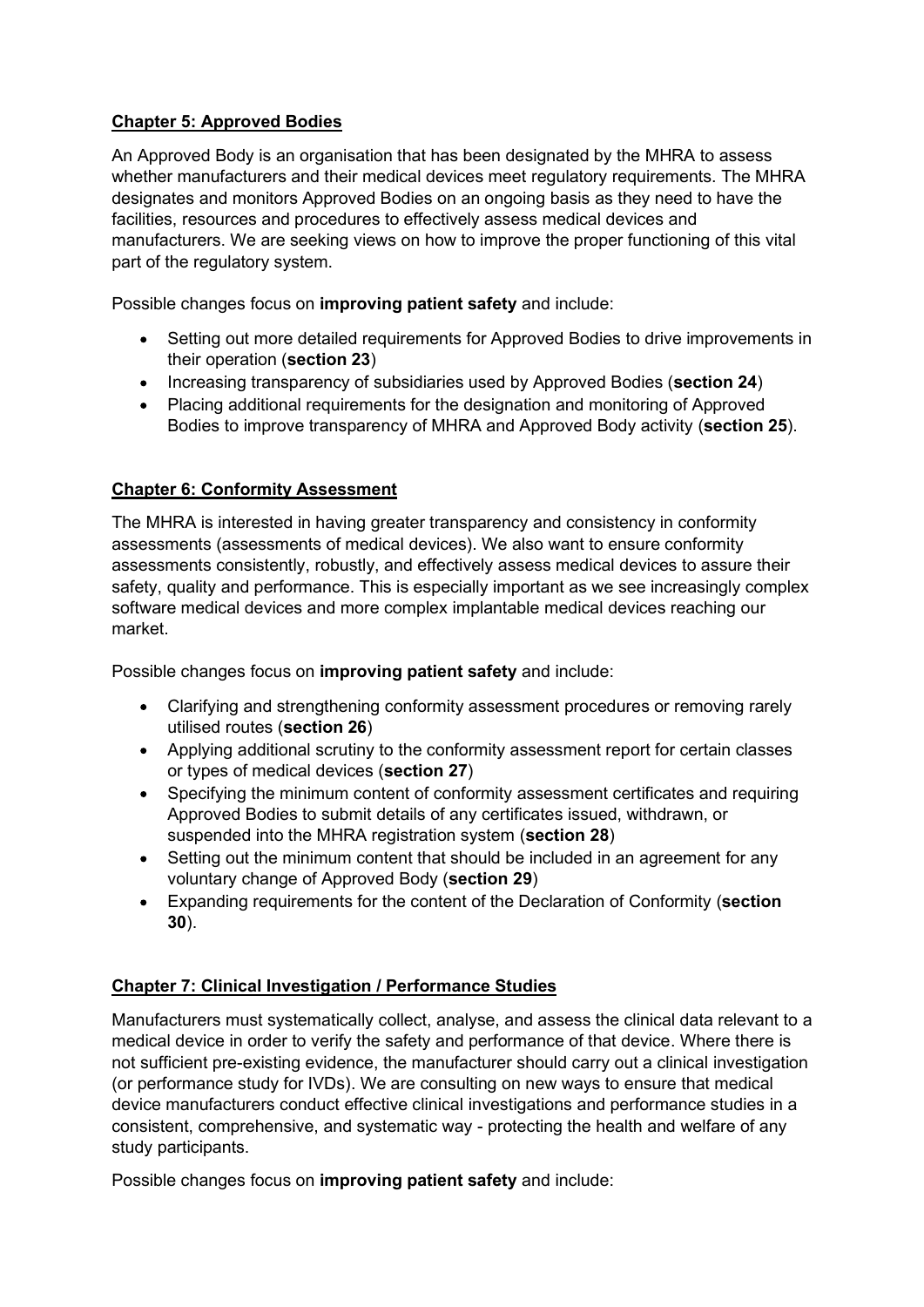- Tightening requirements for claiming equivalence to another medical device as well as requiring clinical investigations or pre-market studies for products without an intended medical purpose (section 31)
- Requiring documented evidence of scientific validity, and analytical and clinical performance data for IVDs (section 32)
- New requirements for clinical evidence for an IVD, including a requirement to update the clinical evidence throughout the lifecycle of an IVD, e.g. through monitoring of scientific and practice developments (section 32)
- Specifying a range of requirements for clinical investigations (section 33)
- Introducing requirements for IVD performance studies to ensure consistency, appropriate data collection and protect any study participants from harm (section 34)
- Ensuring that those conducting clinical investigations or performance studies effectively obtain informed consent from study participants (section 35)
- Adding requirements for clinical investigations or performance studies which are performed on vulnerable participants (section 36)
- Introducing requirements for conducting clinical investigations or performance studies in an emergency situation (section 37)
- Clarifying the application procedures by the sponsor and response from the MHRA and the associated timescales for greater fairness and transparency (section 38)
- Specifying how an application for a clinical investigation or performance study must be assessed by the MHRA (section 39)
- Detailing further how clinical investigations and performance studies should be conducted to ensure the safety and welfare of participants (section 40)
- Requiring sponsors to notify the MHRA where a clinical investigation or performance study is to be conducted to assess a device already UKCA marked (section 41)
- Setting out requirements that must be met when there is a modification to a clinical investigation or performance study (section 42)
- Specifying the corrective measures that MHRA could take in regard to a clinical investigation or performance study (section 43)
- Detailing what information that the sponsor must provide at the end of a clinical investigation or performance study, or in the event of a temporary halt or early termination (section 44)
- Improving the recording and reporting of adverse events that occur during clinical investigations or performance studies (section 45)
- Putting in place exemptions, that would apply in specific circumstances, to certain requirements of the UK medical devices regulations – for example, in relation to smaller early feasibility clinical investigations, and specifying circumstances in which the health institution exemption may not apply  $-$  for example in cases where a large number of patients are involved in a pivotal clinical investigation or performance study (section 46)
- Introducing a Summary of Safety and Clinical Performance (SSCP) which could include device information for the use of patients and clinicians (section 47).

## Chapter 8: Post-market Surveillance, Vigilance, Market Surveillance

After a medical device is placed on the market, manufacturers must continually monitor the performance of the medical device. This is called post-market surveillance. We are seeking views on expanding and clarifying requirements to improve patient safety by enhancing the ability of both the manufacturer and the MHRA to identify issues.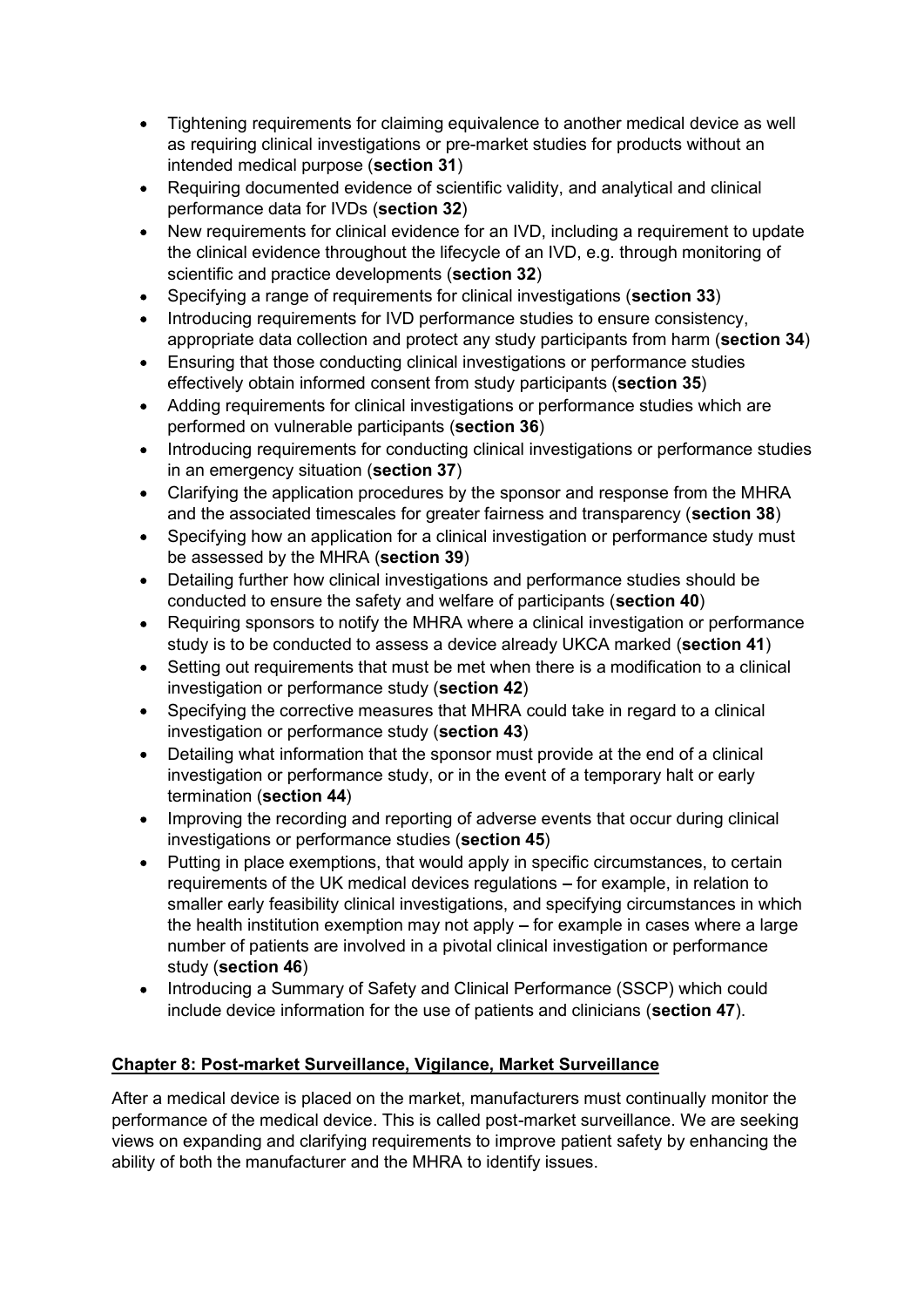Possible changes focus on improving patient safety and include:

- Introducing post-market surveillance plans, which outline how information is to be collected and assessed (section 48)
- Clarifying requirements for reporting of serious incidents and field safety corrective actions (section 49)
- Ensuring that manufacturers report trends of all types of incident, whether serious or otherwise, to the MHRA (section 50)
- Defining minimum requirements for the content of field safety notices (FSNs) to ensure that all FSNs are drawn up to the same, high standard (section 51).

## Chapter 9: In vitro Diagnostic Medical Devices

This chapter outlines a range of changes.

Possible changes focus on **improving patient safety** and include:

- Increasing the level of scrutiny applied to IVD devices, by amending IVD classification, to drive greater patient safety (section 53)
- Requiring users of genetic tests to be provided with the appropriate information on the nature, significance and implications of their test (section 54)
- Placing Companion Diagnostics (CDx) in regulatory scope and defining specific classification and clinical evidence requirements for them (section 55)
- .
- Making clearer that providers of testing services who supply IVDs to the UK market through distance sales are subject to the same requirements of the UK Medical Device Regulations as apply to economic operators in the traditional supply chain (section 56)

#### Chapter 10: Software as a Medical Device

Software as a medical device (SaMD), including AI as a medical device (AIaMD) has grown in market share and complexity. Increasingly it has applications in health and social care that could not have been envisioned when existing regulations around medical devices were developed. Our proposal is that the UK medical devices regulations be amended in order to both protect patients and support responsible innovation in digital health.

Possible changes focus on improving patient safety and include:

- Defining 'software' as "a set of instructions that processes input data and creates output data" (section 58)
- Introducing requirements for persons selling SaMD at a distance via electronic means, e.g. via websites and app stores (section 59)
- Adopting the risk categorisation in the IMDRF Software as a Medical Device: Possible Framework for Risk Categorization and Corresponding Considerations (section 60)
- Ensuring pre-market scrutiny to assure the safety, quality and performance of SaMD (section 61 and 62)
- Requiring a hyperlink to the Digital Yellow Card Scheme to allow swift SaMD-related reporting of incidents and require 'predetermined change control plans' (section 63)
- Introducing minimum requirements relating to cybersecurity (section 64)
- Defining specific requirements for AIaMD (section 65).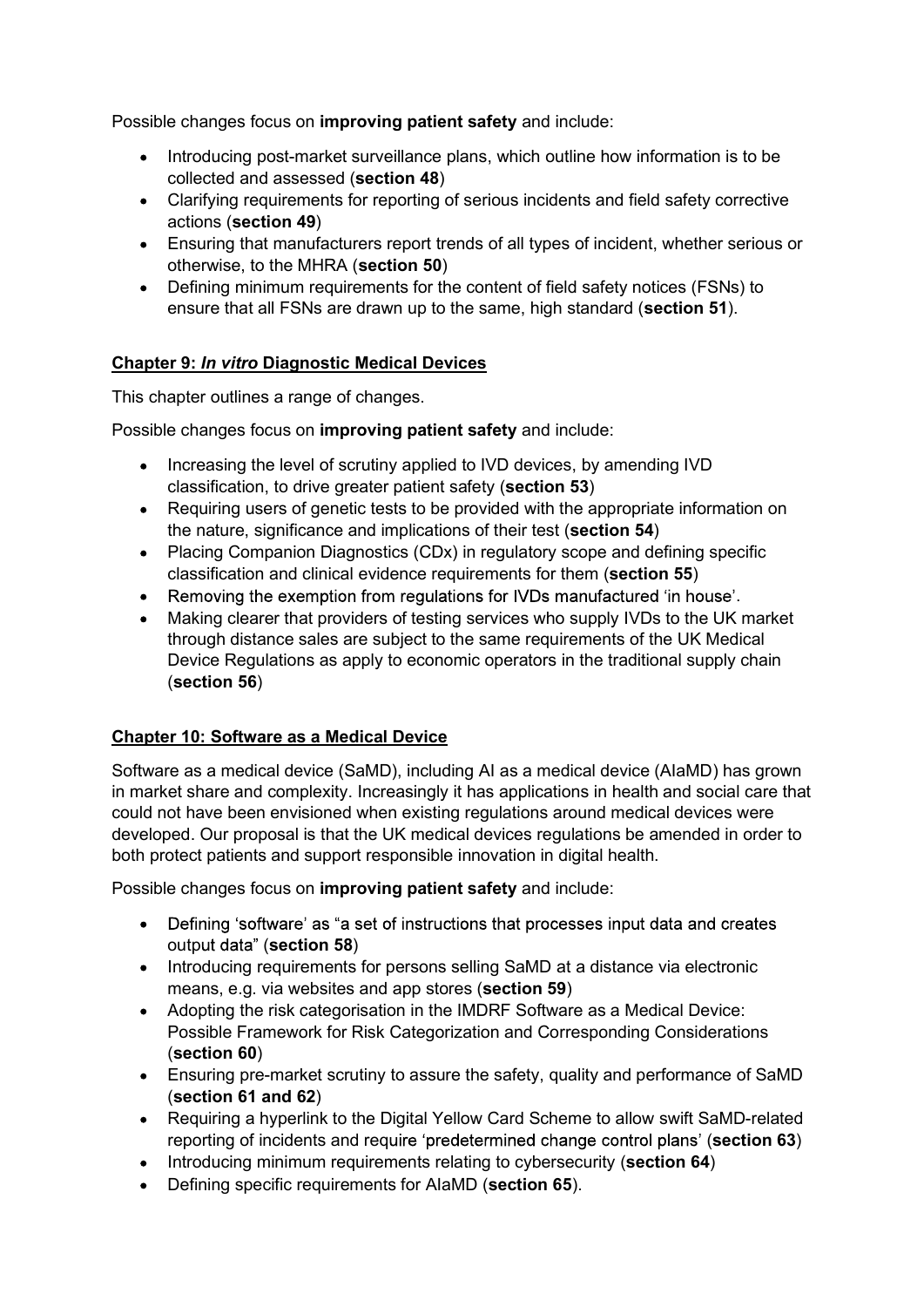## Chapter 11: Implantable Devices

Implantable medical devices bring with them some unique challenges – procedures to introduce them and to stop using them can be highly invasive and they are used for a longer duration than many other types of medical devices, and their removal brings additional risks or may not be possible.

Possible changes focus on improving patient safety and promoting innovation and include:

- Expanding the scope of regulation to include temporarily implanted devices
- Up-classifying certain implantable devices
- Introducing more stringent pre- and post-market requirements, including reducing the reliance on equivalence in the assessment of implantable medical devices and introducing a requirement for implant information to be provided to patients
- Introducing more controlled access to implantable medical devices
- Increasing the level of information the MHRA captures and shares about implantable medical devices.

## Chapter 12: Other Product-Specific Changes

This chapter outlines a range of product-specific changes. Possible changes focus on improving patient safety and include:

- Introducing regulatory reguirements for the re-manufacturing of single-use devices to ensure the device continues to operate safely and as intended (section 67)
- Clarifying that a 'kit' should be regulated in the same way as a system or procedure pack to avoid confusion about product combinations used for in vitro diagnostic examination (section 68)
- Requiring that replacement parts do not negatively affect the safety and performance of the medical device (section 69).
- Introducing more detailed requirements for custom-made devices including requirements for the technical documentation and post-market surveillance (section 70).

## Chapter 13: Environmental sustainability and public health impacts

The manufacture, use, and disposal of medical devices gives rise to a range of environmental impacts. We are interested in how our future regime for medical devices could help drive more environmentally sustainable manufacture, use and disposal to ultimately improve and safeguard public health (section 71).

## Chapter 14: Routes to market

The MHRA is considering introducing routes to the UK market which can be utilised by manufacturers with a Medical Device Single Audit Programme (MDSAP) certificate, or with an approval from certain other international regulators (section 72). Introducing alternative routes to market could have a number of benefits - for example in enhancing the supply of devices to the UK market and in emphasising the MHRA's support for the global harmonisation of medical device regulation. Patient safety will remain a priority, and the